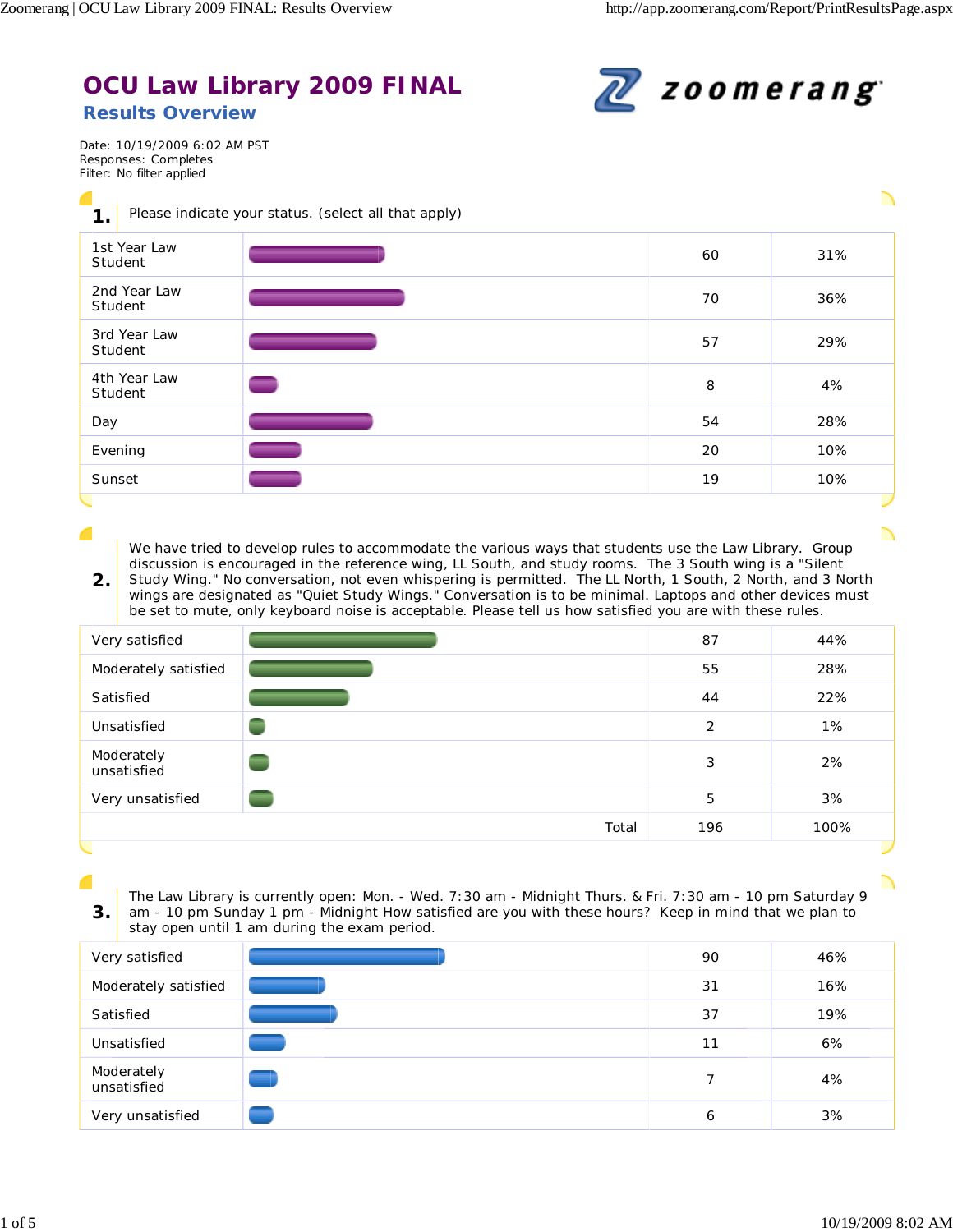| specify                                      |                                                                          | 14          | 7%                             |
|----------------------------------------------|--------------------------------------------------------------------------|-------------|--------------------------------|
|                                              | Total                                                                    | 196         | 100%                           |
|                                              |                                                                          |             |                                |
| 4.                                           | I use the Law Library to (select all that apply)                         |             |                                |
| Study in a group                             |                                                                          | 99          | 51%                            |
| Study in a quiet<br>environment              |                                                                          | 157         | 80%                            |
| Use my laptop                                |                                                                          | 95          | 48%                            |
| Use the computers<br>in the labs             |                                                                          | 107         | 55%                            |
| Pick up Lexis or<br>Westlaw print jobs       |                                                                          | 126         | 64%                            |
| Use the lab printers                         |                                                                          | 156         | 80%                            |
| To do legal research                         |                                                                          | 131         | 67%                            |
| For reference<br>assistance                  |                                                                          | 73          | 37%                            |
| To relax or socialize                        |                                                                          | 30          | 15%                            |
| Other, please<br>specify                     |                                                                          | 9           | 5%                             |
|                                              |                                                                          |             |                                |
| 5.                                           | Would you like to see (select all that apply).                           |             | ╲                              |
| More space available                         |                                                                          |             |                                |
| for group discussion                         |                                                                          | 64          | 33%                            |
| More space<br>designated for silent<br>study |                                                                          | 56          | 29%                            |
| More space<br>designated for quiet<br>study  |                                                                          | 33          | 17%                            |
| Keep the<br>arrangement as it is<br>now      |                                                                          | 74          | 38%                            |
| Other, please<br>specify                     |                                                                          | 22          | 11%                            |
|                                              |                                                                          |             |                                |
| 6.                                           | Please rate the level of service provided by the circulation desk staff. |             |                                |
| Excellent                                    |                                                                          | 106         | 54%                            |
| Good                                         |                                                                          | 63          | 32%                            |
| Fair                                         |                                                                          | 12          | 6%                             |
| Poor                                         |                                                                          | $\mathsf O$ | $\overline{\phantom{a}}$<br>0% |
| Unable to evaluate                           |                                                                          | 15          | 8%                             |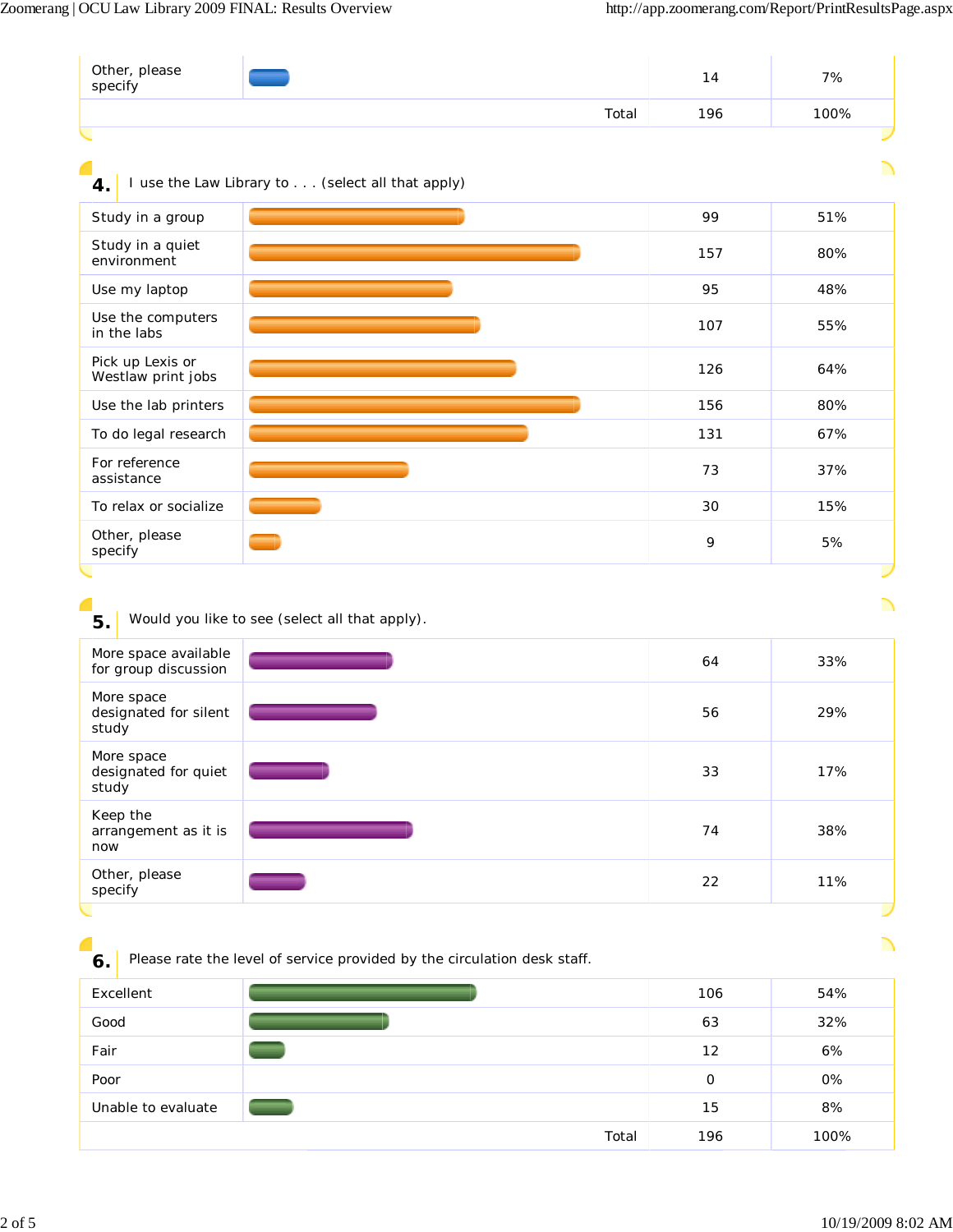$\overline{\phantom{0}}$ 

ノ

| Please rate the level of service provided by the reference librarians.<br>8.                                                                |       |     |      |
|---------------------------------------------------------------------------------------------------------------------------------------------|-------|-----|------|
| Excellent                                                                                                                                   |       | 101 | 52%  |
| Good                                                                                                                                        |       | 57  | 29%  |
| Fair                                                                                                                                        |       | 9   | 5%   |
| Poor                                                                                                                                        |       | 3   | 2%   |
| Unable to evaluate                                                                                                                          |       | 26  | 13%  |
|                                                                                                                                             | Total | 196 | 100% |
|                                                                                                                                             |       |     |      |
|                                                                                                                                             |       |     | ╲    |
| Please indicate the areas of legal research instruction that you would like more assistance with (select as<br>10.<br>many as appropriate). |       |     |      |

| 44 | 22% |
|----|-----|
| 50 | 26% |
| 65 | 33% |
| 28 | 14% |
| 35 | 18% |
| 83 | 42% |
| 65 | 33% |
| 41 | 21% |
| 14 | 7%  |
|    |     |

**11.** What types of research instruction do you find the most helpful ? (select as many as appropriate)

| Advanced legal<br>research class                                                | 50 | 26% |
|---------------------------------------------------------------------------------|----|-----|
| Presentations by law<br>librarians in law<br>school classes                     | 74 | 38% |
| Presentations by law<br>librarians outside of<br>law school classes             | 30 | 15% |
| Research guides<br>available from the<br>law library website                    | 57 | 29% |
| Short streaming<br>video tutorials<br>available from the<br>Law Library website | 46 | 23% |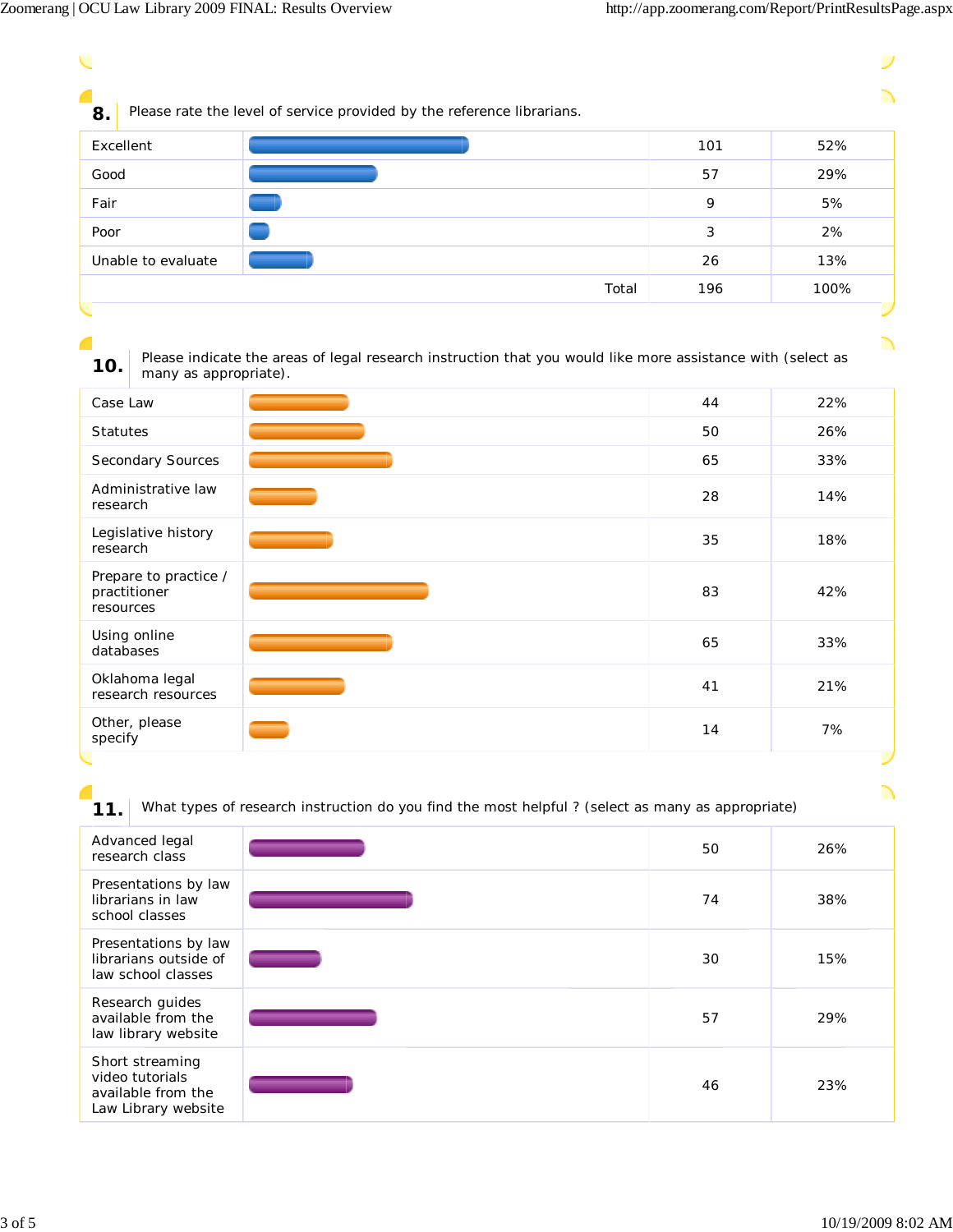╲

| One-on-one<br>instruction                                                            |   | 95 | 48% |
|--------------------------------------------------------------------------------------|---|----|-----|
| Classes taught by<br>LexisNexis,<br>Westlaw, or other<br>database<br>representatives |   | 87 | 44% |
| Other, please<br>specify                                                             | ▬ | 8  | 4%  |

## **CONTRACT 13.** Below is a list of some of the databases the Law Library subscribes to. Indicate which of the following online databases / resources you find most useful (you can select more than one).

| Law Library Catalog                                                                                                                                                                                                                                                                                                        | 130 | 66% |
|----------------------------------------------------------------------------------------------------------------------------------------------------------------------------------------------------------------------------------------------------------------------------------------------------------------------------|-----|-----|
| Audio Case Files<br>(Contains<br>downloadable audio<br>files of court<br>opinions used in law<br>school casebooks)                                                                                                                                                                                                         | 47  | 24% |
| A to Z List of<br>Journals (An<br>alphabetical list by<br>title of all the<br>journals we have<br>access to in print<br>and electronically<br>with links to search<br>the journals)                                                                                                                                        | 76  | 39% |
| <b>BNA Databases</b><br>(Provides current<br>awareness and<br>analysis of the<br>following areas of<br>law: legal ethics,<br>antitust, criminal<br>law, family law,<br>securities, Supreme<br>Court, patents,<br>corporate law)                                                                                            | 23  | 12% |
| <b>CCH Internet</b><br>Research Network<br>(IntelliConnect)<br>(Provides current<br>awareness and<br>analysis of the<br>following areas of<br>law: tax, securities,<br>mergers &<br>acquisitions,<br>corporate law,<br>banking, anti-trust,<br>intellectual<br>property, products<br>liability, and<br>transportation law) | 10  | 5%  |
| Hein Online (A<br>database of legal<br>periodicals, federal<br>administrative &<br>legislative                                                                                                                                                                                                                             | 82  | 42% |